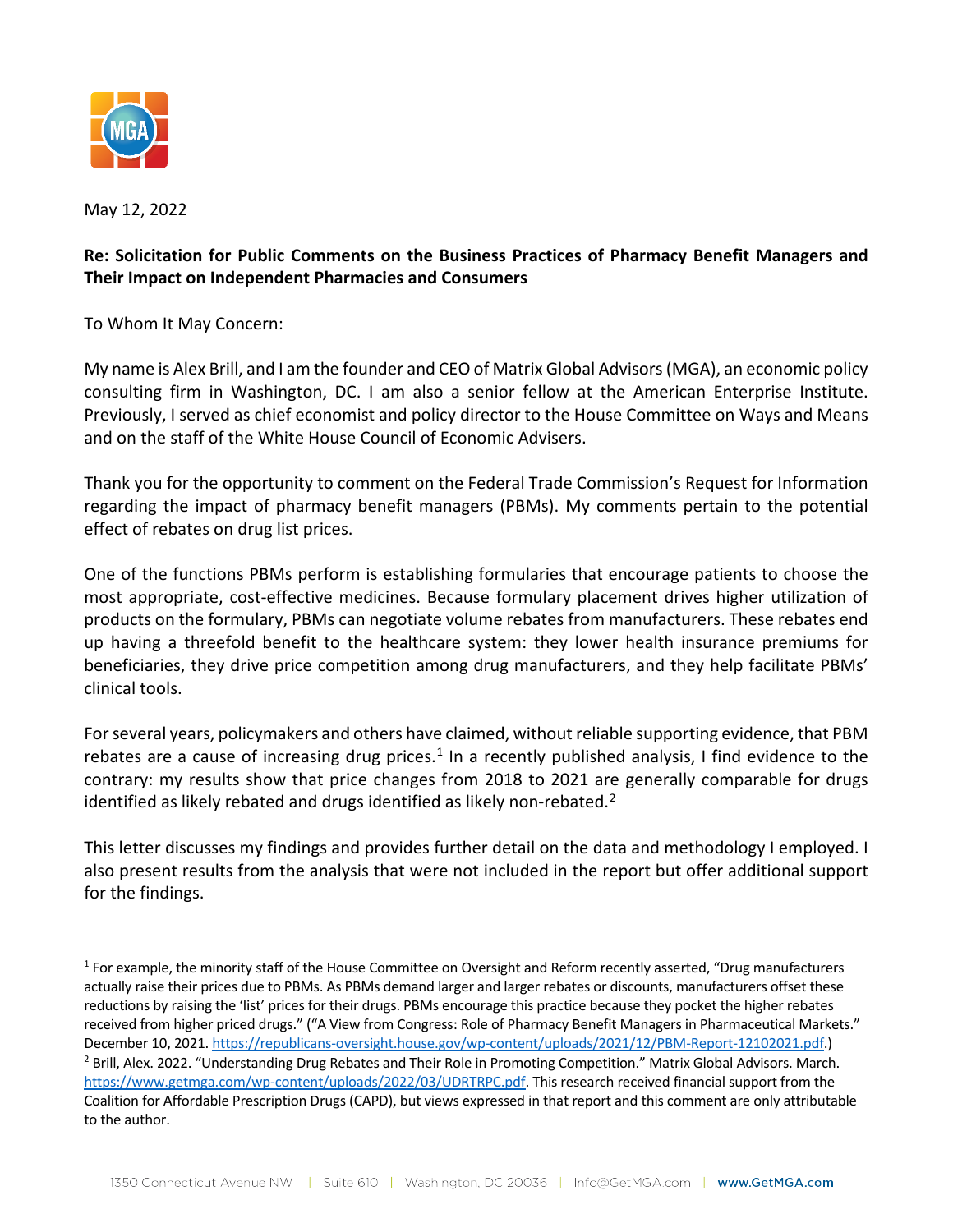## **Evidence on Price Trends for Rebated and Non-Rebated Drugs**

Using the methodology described later in this letter, my recent analysis identified 92 likely non-rebated drugs and [3](#page-1-0)9 likely rebated drugs and compared trends in wholesale acquisition cost (WAC)<sup>3</sup> between the two groups. As shown in Chart 1, which presents each of the identified drugs ranked by its price change, my analysis finds that changes in average WAC from 2018 to 2021 were roughly the same for the sample of likely rebated drugs and the sample of likely non-rebated drugs. The 25th–75th percentile range of WAC price changes was 9.0–23.7 percent for rebated drugs and 9.4–21.0 percent for nonrebated drugs. The median price change was 15.6 percent for rebated drugs and 13.9 percent for nonrebated drugs. (See Chart 2 on the next page.)

If PBM rebates are a causal driver of WAC price increases, one would expect to find a significant difference in the price change of drugs that are likely rebated and those that are not. Instead, the results show that price increases are comparable for both sets of drugs. In short, I find no evidence that PBM rebates caused WAC prices to rise during the period analyzed.



**Chart 1. WAC Price Changes 2018–2021: Rebated vs. Non-Rebated Drugs, Ranked**

NUMBER OF DRUGS USED IN ANALYSIS

*Source: Brill, Alex. 2022. "Understanding Drug Rebates and Their Role in Promoting Competition." Matrix Global Advisors. March. [https://www.getmga.com/wp-content/uploads/2022/03/UDRTRPC.pdf.](https://www.getmga.com/wp-content/uploads/2022/03/UDRTRPC.pdf)*

*Note: Five non-rebated drugs are not shown because of the impact they would have on the scale. One product experienced a WAC price decrease of 35%, and four products experienced WAC price increases of 104%, 238%, 367%, and 884%.*

<span id="page-1-0"></span><sup>&</sup>lt;sup>3</sup> WAC is an estimate of manufacturers' list prices, not including discounts or rebates.

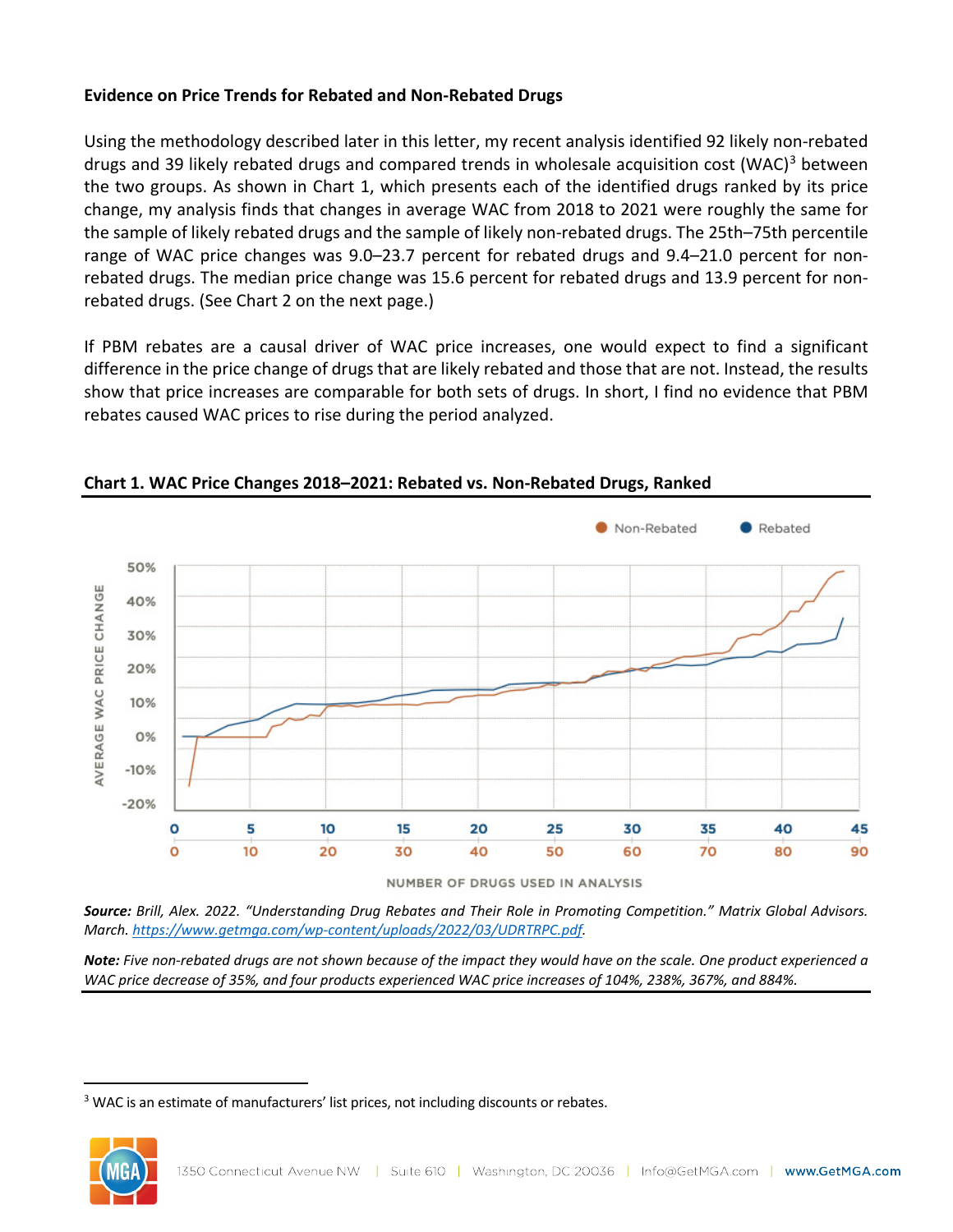**Chart 2. Box and Whisker Plot for WAC Price Changes 2018–2021: Rebated vs. Non-Rebated Drugs**



*Source: Author's calculations using data from Brill, Alex. 2022. "Understanding Drug Rebates and Their Role in Promoting Competition." Matrix Global Advisors. March. [https://www.getmga.com/wp-content/uploads/2022/03/UDRTRPC.pdf.](https://www.getmga.com/wp-content/uploads/2022/03/UDRTRPC.pdf)*

# **Sample Construction and Methodology**

Because rebate agreements between PBMs and drug manufacturers are confidential, I relied on publicly available formularies of the three largest PBMs (CVS Caremark, Express Scripts, and OptumRx) to construct samples of likely rebated and likely non-rebated retail prescription drugs for each year from 2018 through 2021. I extracted tabular data from each PBM formulary and employed a partial string similarity matching algorithm<sup>[4](#page-2-0)</sup> on the 2021 formularies to identify drugs that met predetermined sample inclusion criteria, discussed below. This list of drugs was then checked against data extracted from the 2018–2020 formularies, and drugs that met the inclusion criteria were retained for analysis. I believe this methodology captured current, reliable, and unbiased drug samples for analysis.

Using WAC prices from the Medi-Span PriceRx database, I calculated the simple average WAC price for each drug's national drug codes and the percentage change in average WAC price per drug over the period. As reported above, I also calculated the median and 25th–75th percentile range of price changes for each group.

<span id="page-2-0"></span><sup>4</sup> Drugs are listed similarly but not always identically on each formulary. To match drugs across formularies, I forced all characters in a drug name's string to lowercase and removed all punctuation and trailing and leading white spaces. The algorithm then compares partials of each standardized string and returns a ratio score between 0 and 100 for each string comparison. As a general rule, scores over 60 indicate that two strings are closely matched. I limit matches to those with a score greater than or equal to 90 and combine the data from each formulary based on this matching procedure.

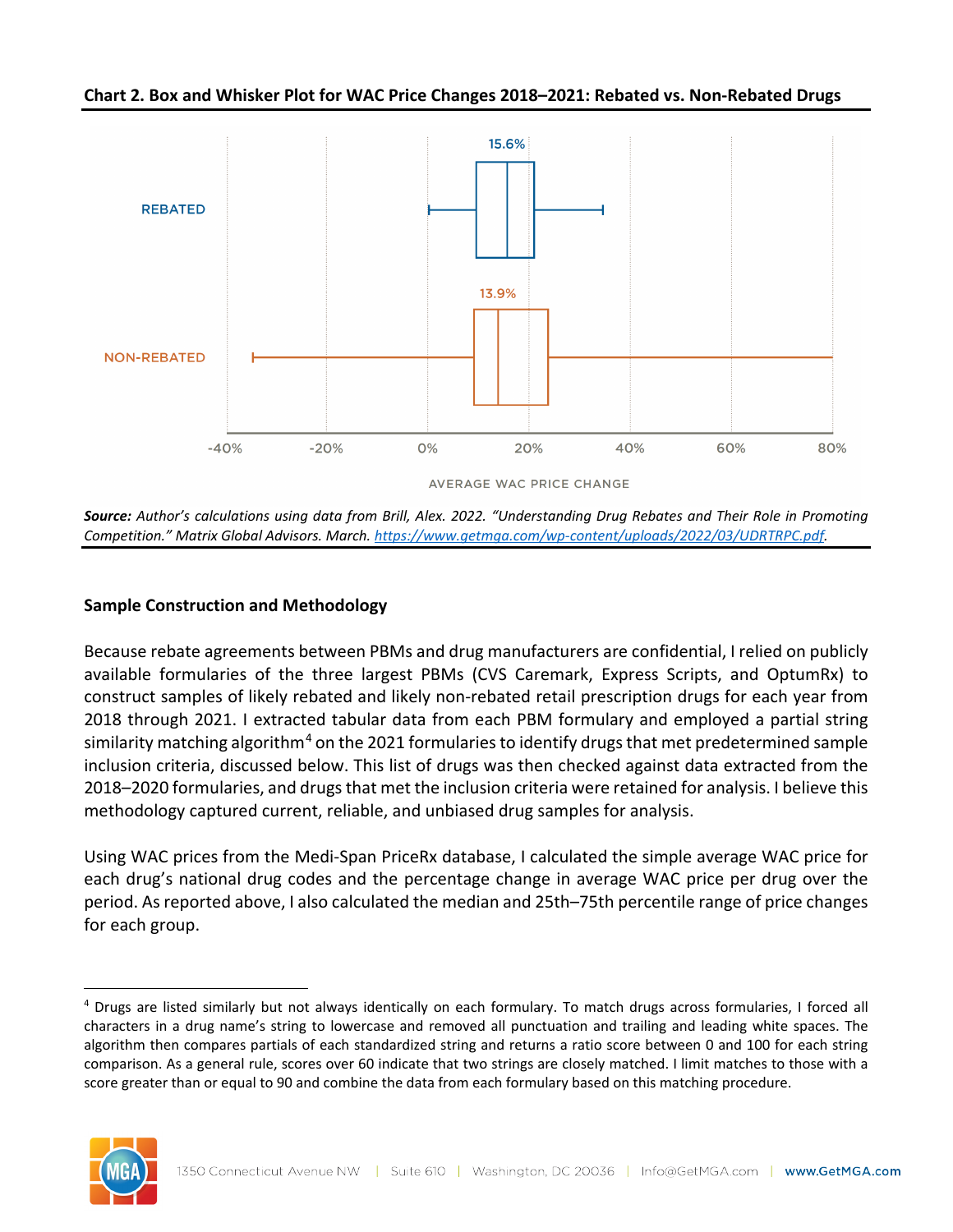### *Drug Sample Inclusion Criteria*

Typically, insurers offer the most robust coverage for medicines preferred on the pharmacy benefit formulary, and formulary exclusionssuggest that patients will pay the full list price for a product. Because preference on a formulary drives sales volume for listed products, manufacturers are more willing to provide higher rebates for preferred products. This function of rebates informed my inclusion criteria as follows.

The OptumRx formularies identify three tiers of drugs: Tier 1 are the lowest-cost drugs (primarily generics), Tier 2 are midrange-cost drugs (preferred brand drugs), and Tier 3 are the highest-cost drugs (non-preferred). The Express Scripts formularies list preferred drugs and excluded medications, and CVS Caremark's formularies list preferred drugs and drugs with preferred options.

**Non-rebated sample.** I assumed drugs were most likely non-rebated if they were excluded or listed as non-preferred on all three PBM formularies for every year. Specifically, drugs were classified as most likely non-rebated if they were listed as Tier 3 on OptumRx formularies, were excluded on Express Scripts formularies, or had preferred options on CVS Caremark formularies. If a drug was preferred on any of the three formularies for any year, it was excluded from the non-rebated sample.

**Rebated sample.** For rebated drugs, I limited my search to drugs within the top 200 prescription drugs by retail sales, based on 2020 data from LePro PharmaCompass. I assumed drugs were most likely rebated if they were listed as preferred on at least one of the three PBM formularies for every year. Specifically, I classified drugs as most likely rebated if they were listed as Tier 1 or Tier 2 on OptumRx formularies, were preferred on Express Scripts formularies, or were preferred on CVS Caremark formularies.

## *Further Sample Refinement*

I restricted both samples to single-source brand-name drugs, using data from the Food and Drug Administration's (FDA) Drugs@FDA database and the "Purple Book," the FDA's database on biological products. The remaining drugs were then checked against data extracted from the 2018–2020 formularies, and drugs that met the inclusion criteria were retained for analysis (44 rebated drugs and 167 non-rebated drugs). I then excluded drugs that launched during 2018–2021 and drugs for which all four years of WAC pricing data were unavailable. My final samples comprised 39 drugs that are most likely rebated and 92 drugs that are most likely non-rebated.

#### **Additional Analysis on Price Trends**

To provide a fuller view of the results beyond those released in my recent report, Table 1 shows the WAC price change distribution by year from 2018 to 2021 for the rebated and non-rebated drug samples.

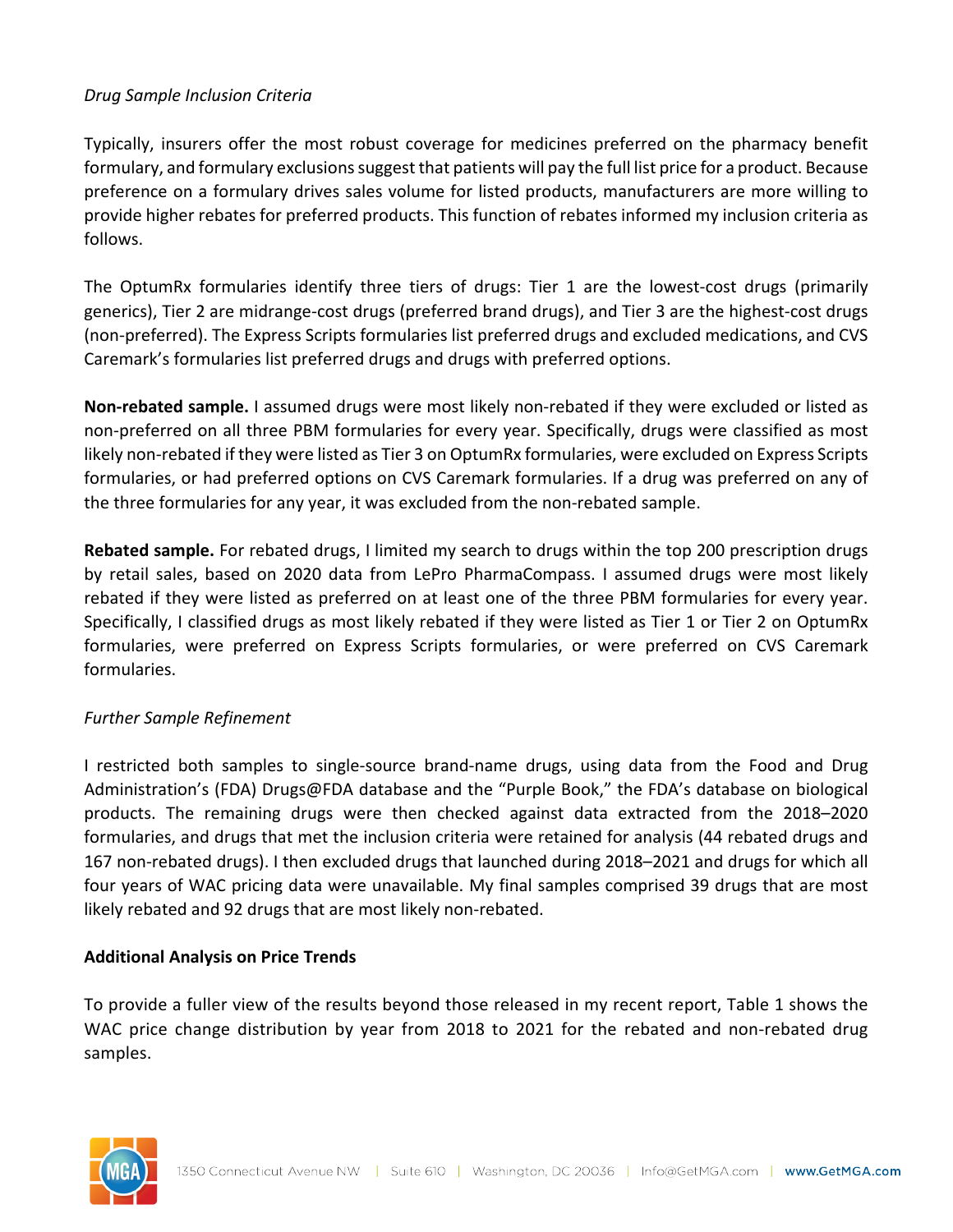|                               | 2018-2019       |         | 2019-2020       |         | 2020-2021       |         | 2018-2021       |         |
|-------------------------------|-----------------|---------|-----------------|---------|-----------------|---------|-----------------|---------|
|                               | Non-<br>Rebated | Rebated | Non-<br>Rebated | Rebated | Non-<br>Rebated | Rebated | Non-<br>Rebated | Rebated |
| Mean                          | 20.4%           | 7.0%    | 11.8%           | 6.9%    | 8.5%            | 6.3%    | 31.9%           | 15.7%   |
| 25th Percentile               | 2.9%            | 3.0%    | 2.3%            | 4.0%    | 0.0%            | 3.3%    | 9.0%            | 9.4%    |
| <b>Median</b>                 | 7.4%            | 6.1%    | 6.1%            | 6.0%    | 5.6%            | 6.0%    | 13.9%           | 15.6%   |
| <b>75th Percentile</b>        | 12.6%           | 10.9%   | 10.7%           | 10.2%   | 9.4%            | 9.7%    | 23.7%           | 21.0%   |
| <b>Price-Weighted Average</b> | 12.1%           | 3.7%    | 6.0%            | 3.3%    | 6.7%            | 2.8%    | 20.8%           | 7.6%    |

#### **Table 1. WAC Price Change Sample Statistics by Year: Rebated vs. Non-Rebated Drugs**

*Source: Author's calculations using data from Brill, Alex. 2022. "Understanding Drug Rebates and Their Role in Promoting Competition." Matrix Global Advisors. March. [https://www.getmga.com/wp-content/uploads/2022/03/UDRTRPC.pdf.](https://www.getmga.com/wp-content/uploads/2022/03/UDRTRPC.pdf)*

While the *median* WAC price change was roughly the same for both groups of drugs over the full period, as reported above, *average* WAC price changes are significantly higher for non-rebated drugs by year and over the full period. However, removing outliers (defined as WAC price changes greater than two standard deviations from the mean) from both samples eliminates this effect. Average WAC price changes, excluding outliers, for non-rebated drugs are all within 1.2 percentage points of average WAC price changes for rebated drugs.

The price-weighted average WAC price change (drugs with larger WAC prices contribute more to the final average) is much larger for non-rebated drugs both by year and over the full period. Removing outliers reduces the gap between non-rebated and rebated weighted averages, but the non-rebated weighted average price change is still 10.3 percentage points higher over the full period than the rebated weighted average. When compared to the simple averages, these results suggest that average price increases in the non-rebated sample are driven by the more expensive non-rebated drugs. In contrast, average price increases in the rebated sample are driven by those drugs with lower WAC prices.

I also investigate if an increase in the number of formularies on which a drug is preferred—potentially an indication of increasing rebates—is associated with a larger increase in WAC price in the year in which the drug is added to an additional formulary. Between 2018 and 2019, five drugs from the rebated sample moved from a preferred status on a single formulary to a preferred status on two or three formularies. Between 2019 and 2020, four rebated drugs moved from a preferred status on one or two formularies to a preferred status on two or three formularies.

The average and median single-year WAC price change for these nine drugs was 5.0 percent. The median WAC price change for non-rebated drugs from 2018 to 2020 was 6.1 percent. (See Chart 3.) Though this sample size is relatively small, it suggests that more PBMs preferring a product (thus likely more rebates for that product) is not associated with larger WAC price increases on average.